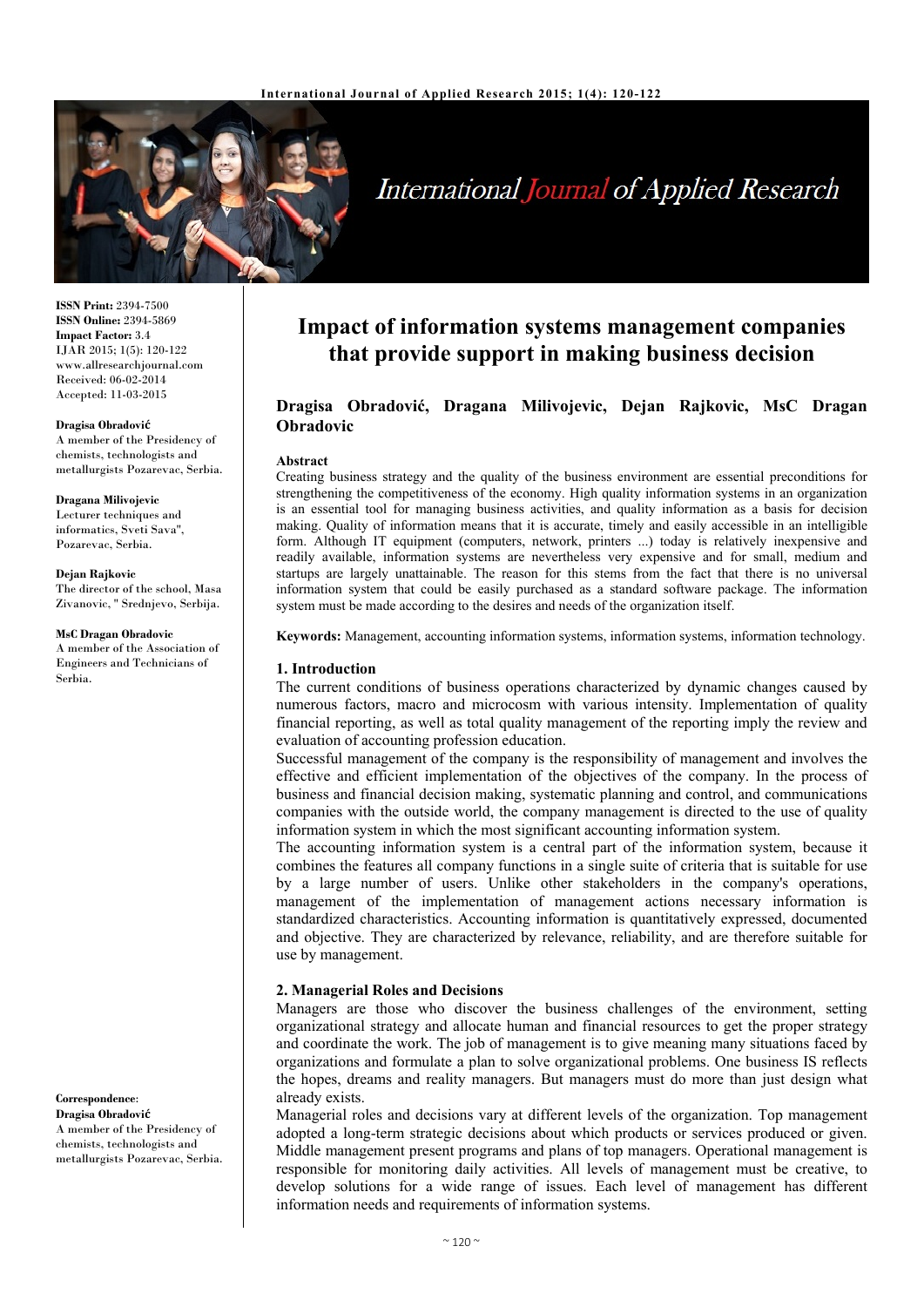Modern business is characterized by rapid changes in the environment and increasing competitive pressure (Figure 1). Changes in the environment are related to the changes:

- operating conditions
- technology
- methods
- standards and
- information systems.

Management of business systems must continually finds the answers in all the turbulent business environment. One answer is to develop their own strategies in the following areas:

- business
- automation
- Integration
- information and
- utilization of resources.

In any changes to the entrance of the business system is evident that the impact of the elements of information systems, especially in the field of technology, methods, standards and information systems in the narrow sense. Competitive pressure can be also reflected in the use of modern IT solutions. All this requires that the business system develop an appropriate strategy which is one component of the strategy and development of information systems (IS), based on the information strategy, integration and automation.



**Fig 1:** Development of strategies in order to changes in the environment

Task of information systems that support the company management in making business decisions that ensure effective and efficient operations. Here the effectiveness involves the degree of achievement of objectives (doing the "right'' thing), and by efficiency measures the use of input resources in achieving outputs (doing the "thing'' right).

The impact of information systems on the management and collateral, as the application of information systems creates a positive climate and culture, increasing the transparency of business processes, create preconditions for quick and positive organizational change and business reengineering, increasing the general level of knowledge of employees and the need for integration with the environment. Specifically, the impact of information systems on management is extremely important, positive and efficient.

# **3. Accounting Information System**

In the modern enterprise relationship of accounting, business finance and audit under the management of the company is the product of historical development of the company and its basic functions.

Staff who implement management companies must constantly innovate their professional specialist knowledge, then knowledge of the business culture, then rationally manage own

time and in an appropriate manner to delegate tasks associates, as well as lead business talks and meetings in purposeful forms of control the execution of the programs and plans of the enterprise.

Given that the accounting historically evolved with the development of market economy and management, bookkeeping of trade, bookkeeping production in the accounting information system, it is quite logical strong causal link between accounting and management.

Development of an information system is a dynamic process that depends on many factors such as the size of the company, organization development and level of development of technology. Accounting information system as an integral part of the company information system aims to make information related to the company's operations meet the needs of a wide range of users. "It is a more or less strictly formalized information system, which has the most direct impact on the overall quality, and above all, the reliability of accounting data, indicators and information on the underlying business and financial decisions both internal and external users".

The importance of information that can occur as the result of accounting reflects, on the one hand, the fact that they are used when accounting for the operations of the company to investors, creditors, unions and other stakeholders of the management. While on the other hand, have their indispensable role when it comes to providing a database during the implementation of enterprise management activities, which consist of the laying of the state of the company's success, making individual business and financial decisions and systematic management control of business and financial processes in the enterprise.

Management of the company implements its activities according to the powers and responsibilities at different levels of decision-making - strategic, tactical and operational level primarily with the help of IT support management accounting, but also on the basis of financial reporting instruments, which are primarily relevant to most management levels. The accounting information system of the company is primarily based on accounting data, but the developer and the planning, control and analysis, from which its subject is playing accounting management, as part of accounting that supports the management function in the realization of basic management activities.

#### **4. Information Systems and Information Technology**

Management uses IT as one of the basic tools to adapt to the changes in the development of IS. Hardware used for input, process and output activities and actions in the information system. The software consists of a detailed programmed instructions that control and coordinate its hardware components in IS. Technology for podhranjivanje includes media podhranjivanje data, such as magnetic or optical disk or tape, and software that controls the organization of the data on the media.

Communication technology, which consists of both physical devices and software, linking various parts of the hardware and transferring data from one location to another. Computer and communications equipment can be networked to exchange data, images, sound, voice and even video. All of these technologies are the extra resources that can be shared throughout the organization and establish an informationtechnology (IT) infrastructure. IT infrastructure takes care of establishing the platform on which the company can build specific information systems. Each with organizations must carefully design and manage these infrastructures so that the